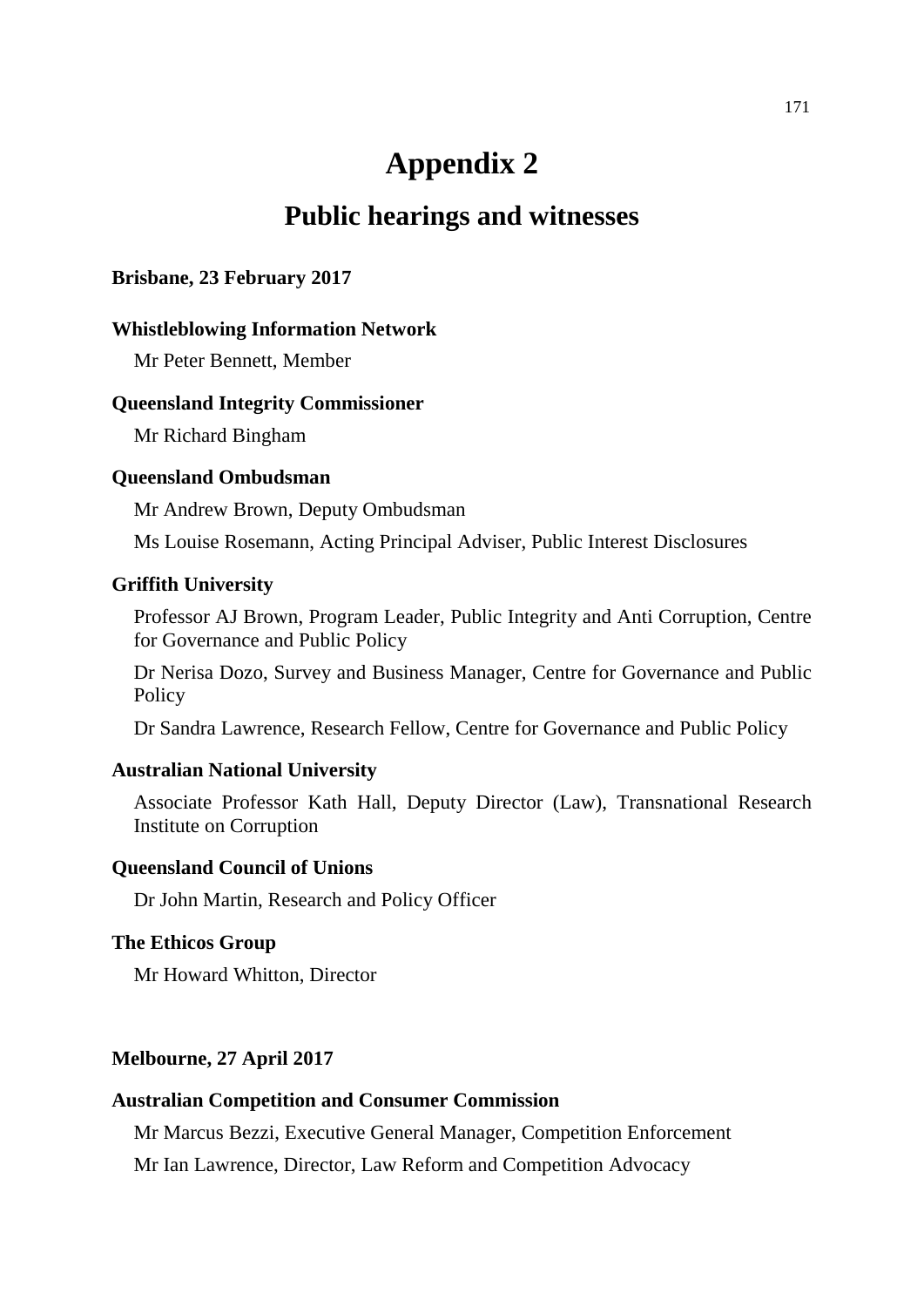# **Office of the Inspector-General of Intelligence and Security**

Mr Jake Blight, Deputy Inspector-General

# **Maurice Blackburn Lawyers**

Mr Joshua Bornstein, Director/Principal

# **Flinders University**

Dr Vivienne Brand, Associate Professor, Flinders Law School,

Dr Sulette Lombard, Academic, Flinders Law School

## **Media, Entertainment & Arts Alliance**

Mr Matthew Chesher, Director, Legal and Policy

# **Australian Council of Trade Unions**

Mr Trevor Clarke, Director, Industrial and Legal

# **Australian Securities and Investments Commission**

Mr John Price, Commissioner

Mr Warren Day, Senior Executive Leader, Assessment and Intelligence,

Mr Andrew Fawcett, Senior Executive Leader, Strategic Policy

#### **DLA Piper Australia**

Ms Rani John, Partner

# **Institute of Internal Auditors**

Mr Peter Jones, Chief Executive Officer Mr Tony Rasman, Public Affairs Manager

#### **Association of Corporate Counsel Australia**

Ms Tanya Khan, Vice President and Managing Director Mr Phil Ware, Member

# **Transparency International Australia**

Ms Serena Lillywhite, Chief Executive Officer Mr Greg Thompson, Non-Executive Director

# **The Ethics Centre**

Dr Simon Longstaff, AO, Executive Director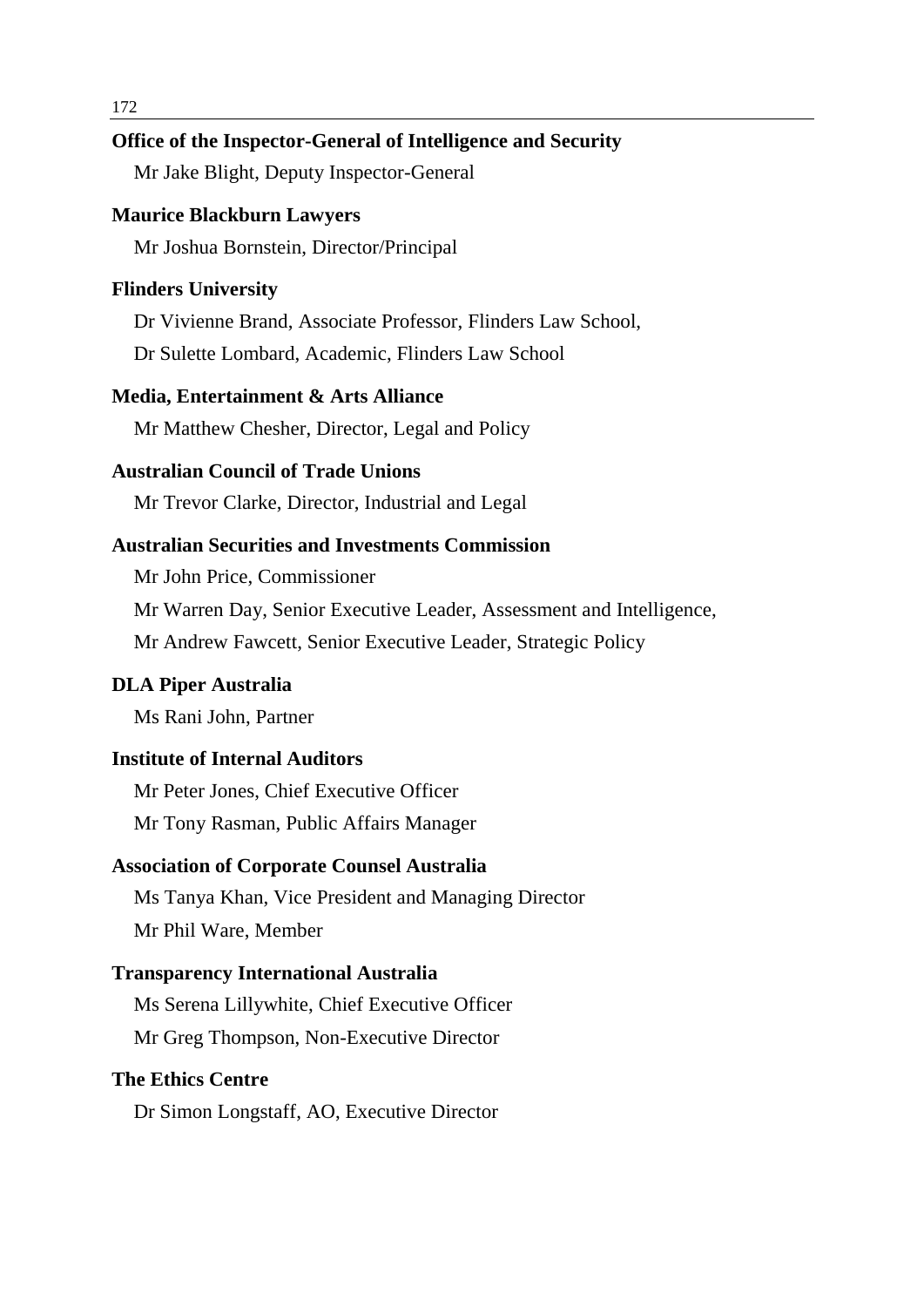#### **Australian Institute of Superannuation Trustees**

Ms Eva Scheerlinck, Chief Executive Officer Mr Jacob Sims, Research Officer

## **Canberra, 28 April 2017**

# **Finance Sector Union of Australia**

Ms Julia Angrisano, National Secretary

#### **Department of the Prime Minister and Cabinet**

Mr Peter Arnaudo, Assistant Secretary, Honours and Legal Policy

Ms Elizabeth Kelly, Deputy Secretary, Governance

# **Australian Federal Police**

Assistant Commissioner Ray Johnson, National Manager, Reform Culture and Standards

Commander Peter Crozier, Manager, Criminal Assets and Fraud and Anti-**Corruption** 

Detective Superintendent Andrew Smith, Acting Manager, Crime Operations

Mr Brenton Bushby, Acting Manager, Professional Standards

Mrs Elsa Sengstock, Coordinator, Legislation Program

# **Australian Public Service Commission**

Ms Stephanie Foster, Acting Australian Public Service Commissioner

Ms Kerren Crosthwaite, Group Manager, Employment Policy

#### **Department of the Treasury**

Mr Murray Crowe, Principal Adviser, Revenue Group

Mr Gregory Wood, Senior Advisor, Base Erosion and Profit Shifting Unit, Corporate and International Tax Division

Ms Kate Mills, Principal Adviser, Financial System Division

# **Office of the Commonwealth Ombudsman**

Ms Doris Gibb, Acting Commonwealth Ombudsman

Ms Erica Welton, Acting Senior Assistant Ombudsman, Integrity Branch

Ms Nicola Dakin, Director, Public Interest Disclosure Team, Integrity Branch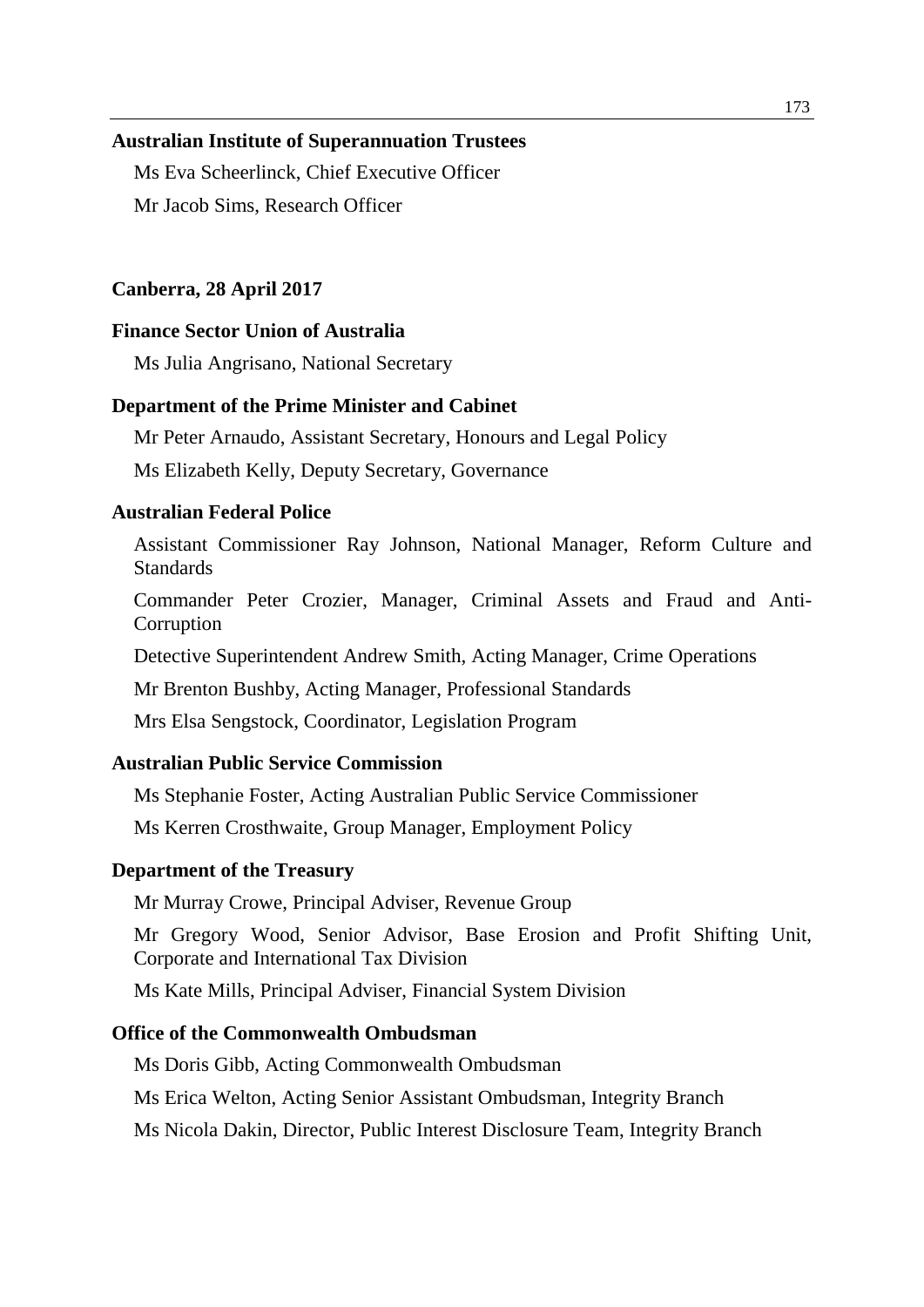# **Fair Work Commission**

Mr Chris Enright, Executive Director, Regulatory Compliance Branch

Mr Bill Steenson, Senior Legal Adviser, Regulatory Compliance Branch

# **Fair Work Ombudsman**

Mr Mark Scully, Deputy Fair Work Ombudsman

Mr Anthony Fogarty, Acting Executive Director, Policy, Analysis and Reporting

Mr Tom O'Shea, Executive Director, Strategic Engagement and Stakeholder Relations

# **Department of Employment**

Ms Sharon Huender, Director, Framework Policy Branch, Workplace Relations Policy Group

Ms Rachel Volzke, Senior Executive Lawyer, Workplace Relations Legal Group

# **Law Council of Australia**

Ms Rebecca Maslen-Stannage, Chair, Corporations Committee, Business Law Section

Dr Natasha Molt, Senior Legal Adviser

# **Governance Institute of Australia**

Ms Maureen McGrath, Chair, Legislation Review Committee

# **Australian Institute of Company Directors**

Ms Louise Petschler, General Manager, Advocacy

Mr Lucas Ryan, Senior Policy Advisor

# **International Bar Association**

Mr Robert R Wyld, Immediate Past Co-Chair, Anti-Corruption Committee

# **Mr Dennis Gentilin**, Private capacity

**Mr Jordan Thomas**, Private capacity

# **Canberra, 31 May 2017**

#### **Professor AJ Brown**, Private capacity

174